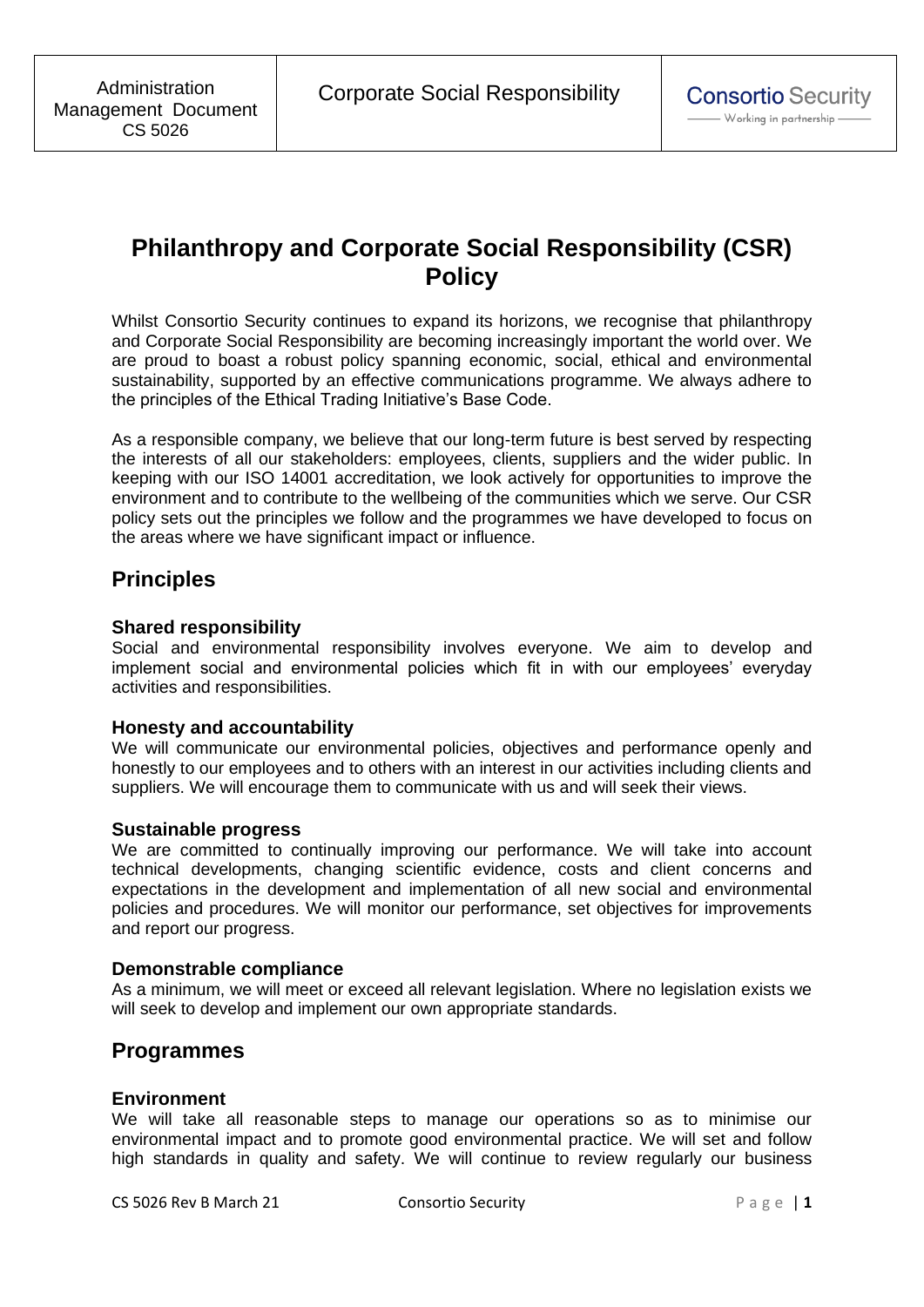practices and performance to identify how we can improve our energy efficiency, minimise paper usage and reduce water usage, waste disposal and air emissions.

We always attempt to obtain paper from sources that hold valid forestry certification scheme accreditation and all paper, together with, cardboard, bottles, cans and plastic, will be recycled. Similarly, toner cartridges, computer equipment and mobile phones will also be recycled.

In order to save energy, computers and other non-essential electrical equipment will be turned off when not in use.

#### **Relationships**

We will conduct our business relationships with integrity and courtesy, and honour our trading commitments. Our aim is to build long-term relationships with our suppliers. We are committed to trading fairly with all our suppliers, and will communicate our responsible sourcing expectations to them in the areas of health, safety and worker welfare, sustainable and profitable production methods and good environmental practice.

#### **Communities**

We will build relationships with our clients, suppliers and the local communities we are part of by encouraging our employees to consider the needs of others and involve themselves in public service.

We employ local labour and support local suppliers wherever possible, as this not only benefits the local community, but also engenders loyalty within our workforce.

#### **General Public**

We will always consider the Security and Safety of the general public whilst executing the duties and services of our business.

### **Employees**

We will respect our employees and encourage their development and training. We will continue to deliver NVQ and all security courses to our staff, enabling them to fulfil their personal goals.

Consortio Security is a multicultural and multi-faith organisation. We will promote equality as differences in responsibilities permit and consider the interests of our employees, including their welfare, health and safety. We are committed to policing our Equal Opportunities Policy to ensure that no job applicant, employee, client, supplier or visitor receives less favourable treatment on the grounds of gender, race, disability, colour, nationality, ethnic or national origin, marital status, sexuality, family responsibility, age, trade union membership, religious belief or political opinion.

Wherever possible, we actively recruit people from under-represented groups by forming close relationships with organisations which help disadvantaged and minority groups obtain work.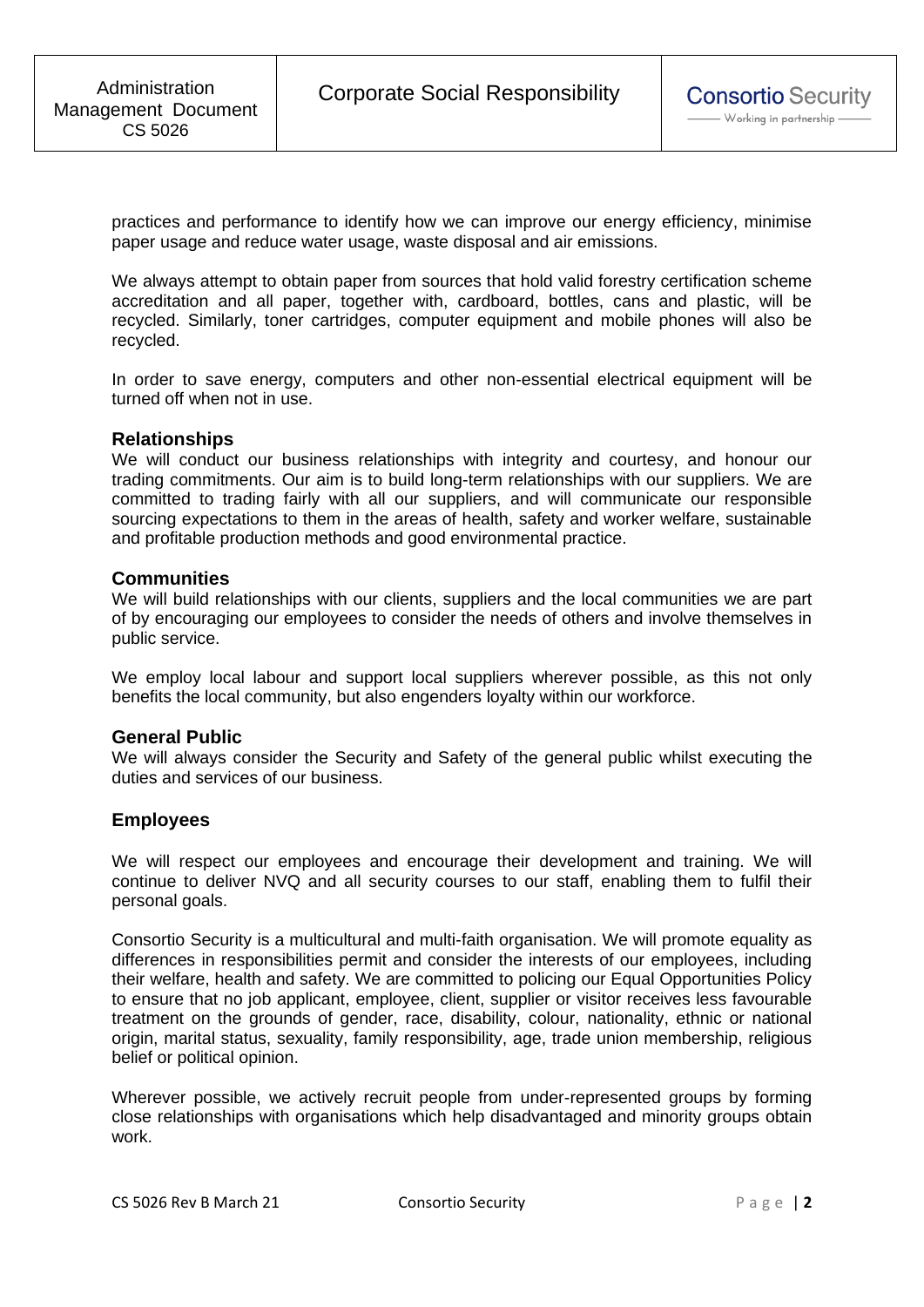We aim to empower our employees and we will recognise individual contributions and reward them fairly. Our ultimate aim is the happiness of our employees through their worthwhile and satisfying employment in a successful business.

#### **Consortio Security's business objectives and values**

Our business values are the foundation of our approach to work and are designed to guide staff and help them to recognise the contribution they make.

Values:



We pledge to:

- Strive to deliver superlative standards of service to the whole of our client portfolio
- Allow our services to be independently audited at our clients' premises
- Make continuous improvements in our standards, working in partnership with our clients